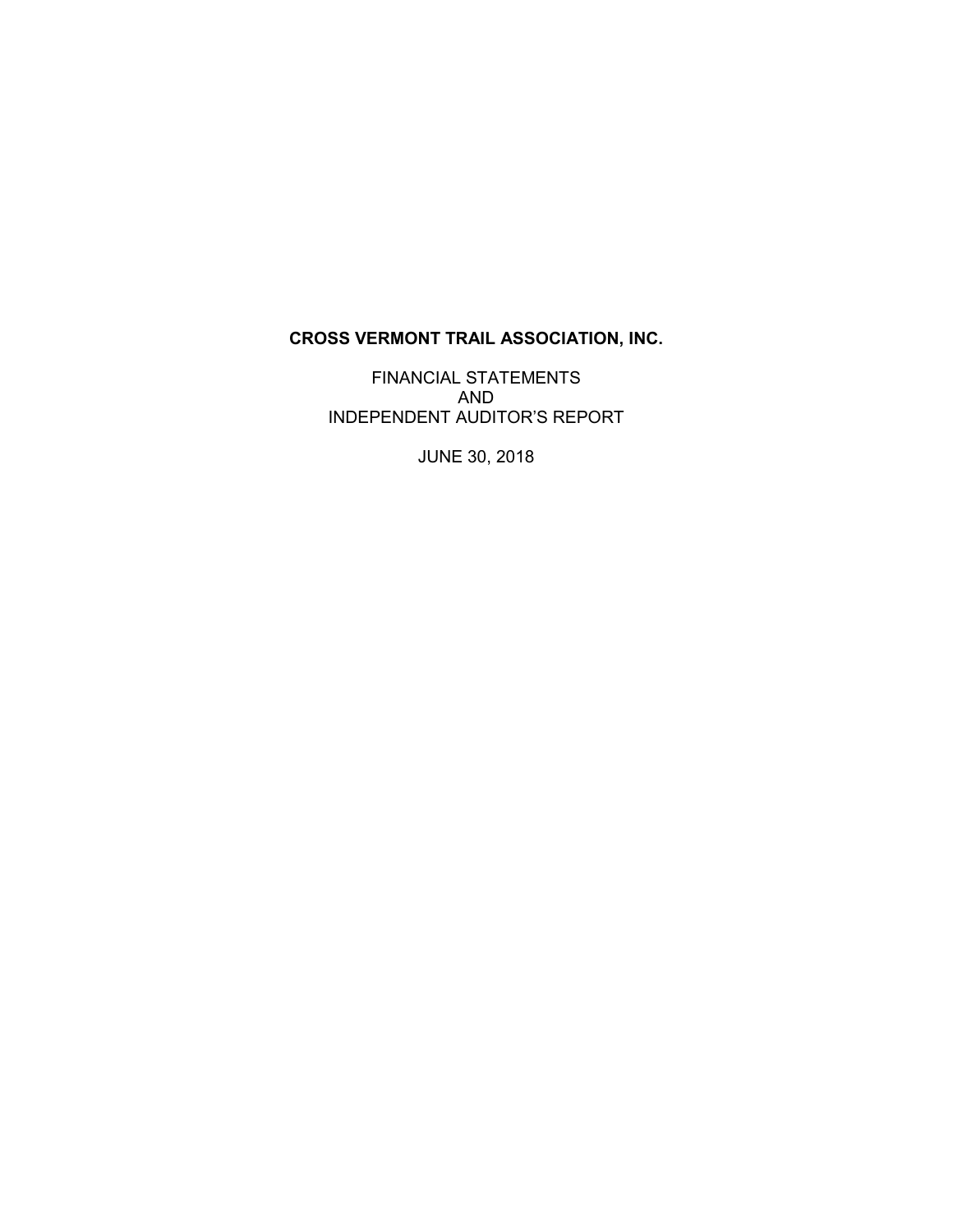# **CROSS VERMONT TRAIL ASSOCIATION, INC.**

# **JUNE 30, 2018**

# **TABLE OF CONTENTS**

### Page(s)

| Independent Auditor's Report …………………………………………………………………… |       |
|---------------------------------------------------------|-------|
| Financial Statements:                                   |       |
|                                                         |       |
|                                                         |       |
|                                                         |       |
|                                                         | 5 - 8 |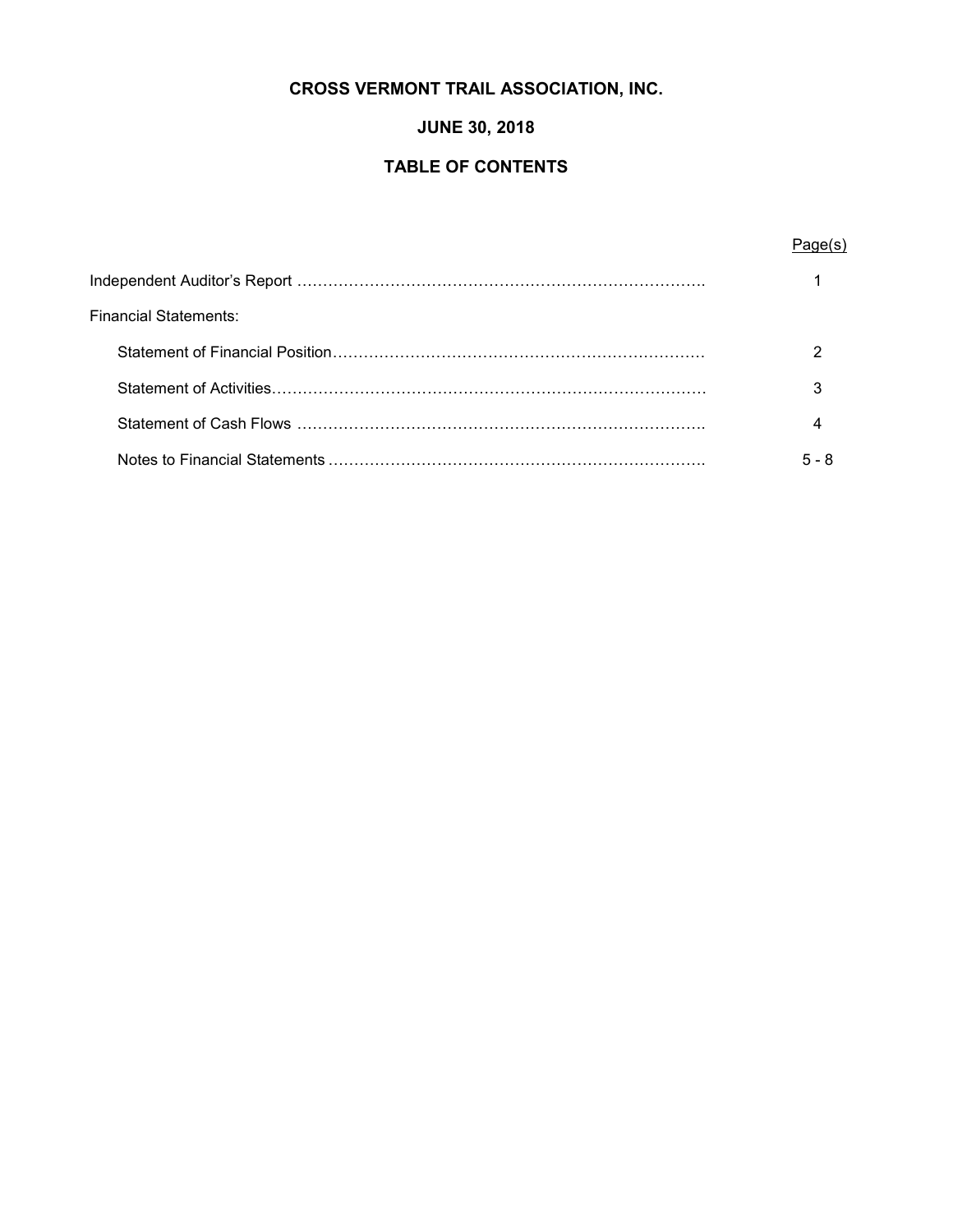# Pace & Hawley, LLC

Certified Public Accountants VT license #709

# **INDEPENDENT AUDITOR'S REPORT**

The Board of Directors of Cross Vermont Trail Association, Inc.

We have audited the accompanying financial statements of Cross Vermont Trail Association, Inc. (a non-profit organization), which comprise the statement of financial position as of June 30, 2018, and the related statements of activities and cash flows for the year then ended, and the related notes to the financial statements.

#### **Management's Responsibility for the Financial Statements**

Management is responsible for the preparation and fair presentation of these financial statements in accordance with accounting principles generally accepted in the United States of America; this includes the design, implementation, and maintenance of internal control relevant to the preparation and fair presentation of financial statements that are free from material misstatement, whether due to fraud or error.

#### **Auditor's Responsibility**

Our responsibility is to express an opinion on these financial statements based on our audit. We conducted our audit in accordance with auditing standards generally accepted in the United States of America. Those standards require that we plan and perform the audit to obtain reasonable assurance about whether the financial statements are free from material misstatement.

An audit involves performing procedures to obtain audit evidence about the amounts and disclosures in the financial statements. The procedures selected depend on the auditor's judgment, including the assessment of the risks of material misstatement of the financial statements, whether due to fraud or error. In making those risk assessments, the auditor considers internal control relevant to the entity's preparation and fair presentation of the financial statements in order to design audit procedures that are appropriate in the circumstances, but not for the purpose of expressing an opinion on the effectiveness of the entity's internal control. Accordingly, we express no such opinion. An audit also includes evaluating the appropriateness of accounting policies used and the reasonableness of significant accounting estimates made by management, as well as evaluating the overall presentation of the financial statements.

We believe that the audit evidence we have obtained is sufficient and appropriate to provide a basis for our audit opinion.

#### **Opinion**

In our opinion, the financial statements referred to above present fairly, in all material respects, the financial position of Cross Vermont Trail Association, Inc. as of June 30, 2018, and the changes in its net assets and its cash flows for the year then ended in accordance with accounting principles generally accepted in the United States of America.

**Pace & Hawley, LLC** 

Berlin, VT February 8, 2019

> Robert Pace, CPA, - Nathan Hawley, CPA P.O. Box 603 - Montpelier, VT 05601 TEL (802) 461-2587 - FAX (802) 476-5791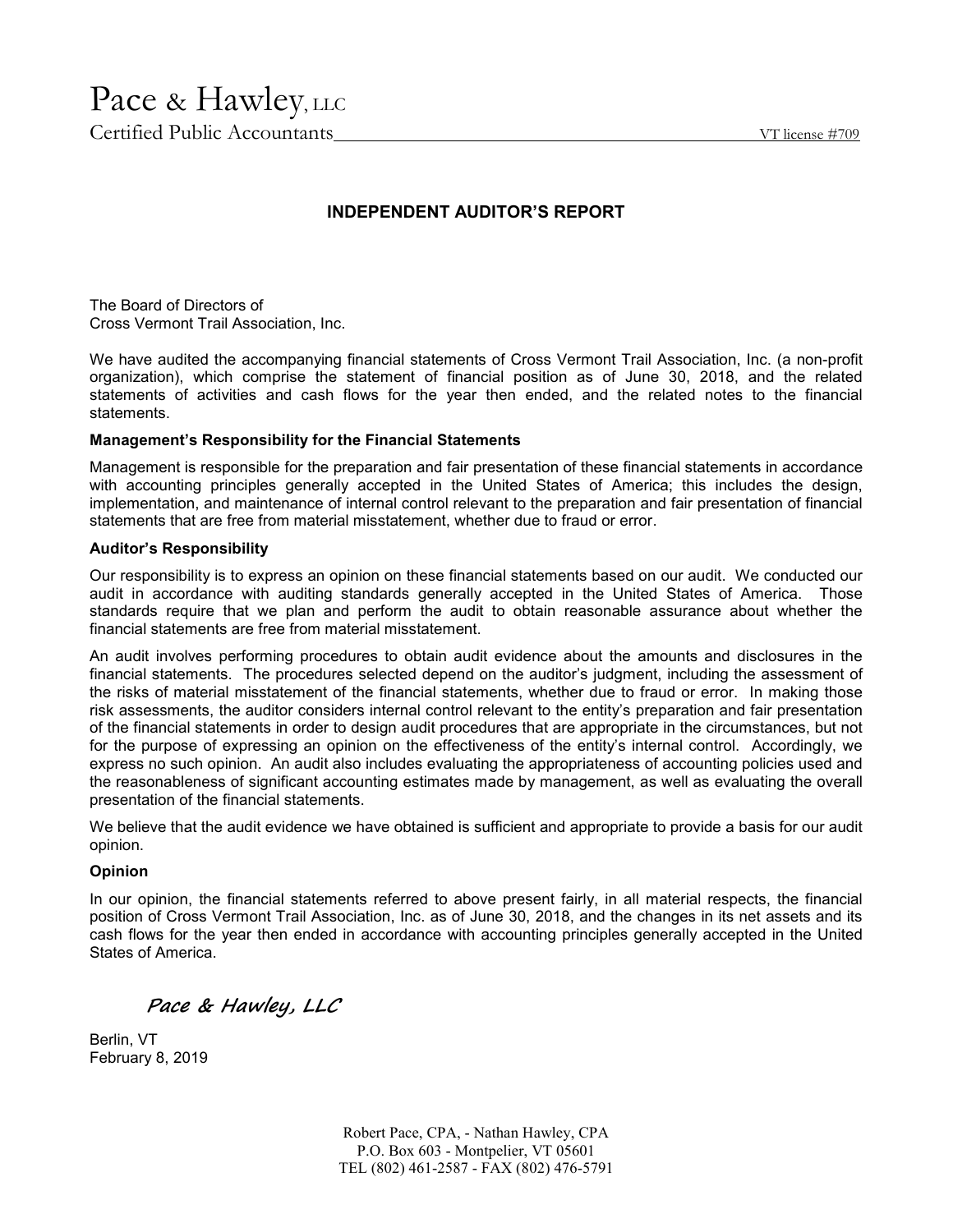# **CROSS VERMONT TRAIL ASSOCIATION, INC. Statement of Financial Position June 30, 2018**

| <b>Assets</b>                           |               |
|-----------------------------------------|---------------|
| Cash and cash equivalents               | \$<br>182,390 |
| Contributions and grants receivable     | 44,839        |
| Prepaid expenses                        | 1,617         |
| I and                                   | 10,000        |
| Other assets                            | 284           |
| Restricted long term cash - stewardship | 9,835         |
| Total assets                            | \$<br>248,965 |
| Liabilities and net assets              |               |
| Accounts payable                        | \$<br>24,890  |
| Accrued wages and payroll taxes         | 1,438         |
| Refundable advances                     | 7,300         |
| Line of credit                          | 3,475         |
| <b>Total liabilities</b>                | 37,103        |
| Net assets:                             |               |
| Unrestricted                            | 40,818        |
| Temporarily restricted                  | 161,209       |
| Permanently restricted                  | 9,835         |
| Total net assets                        | 211,862       |
| Total liabilities and net assets        | \$<br>248,965 |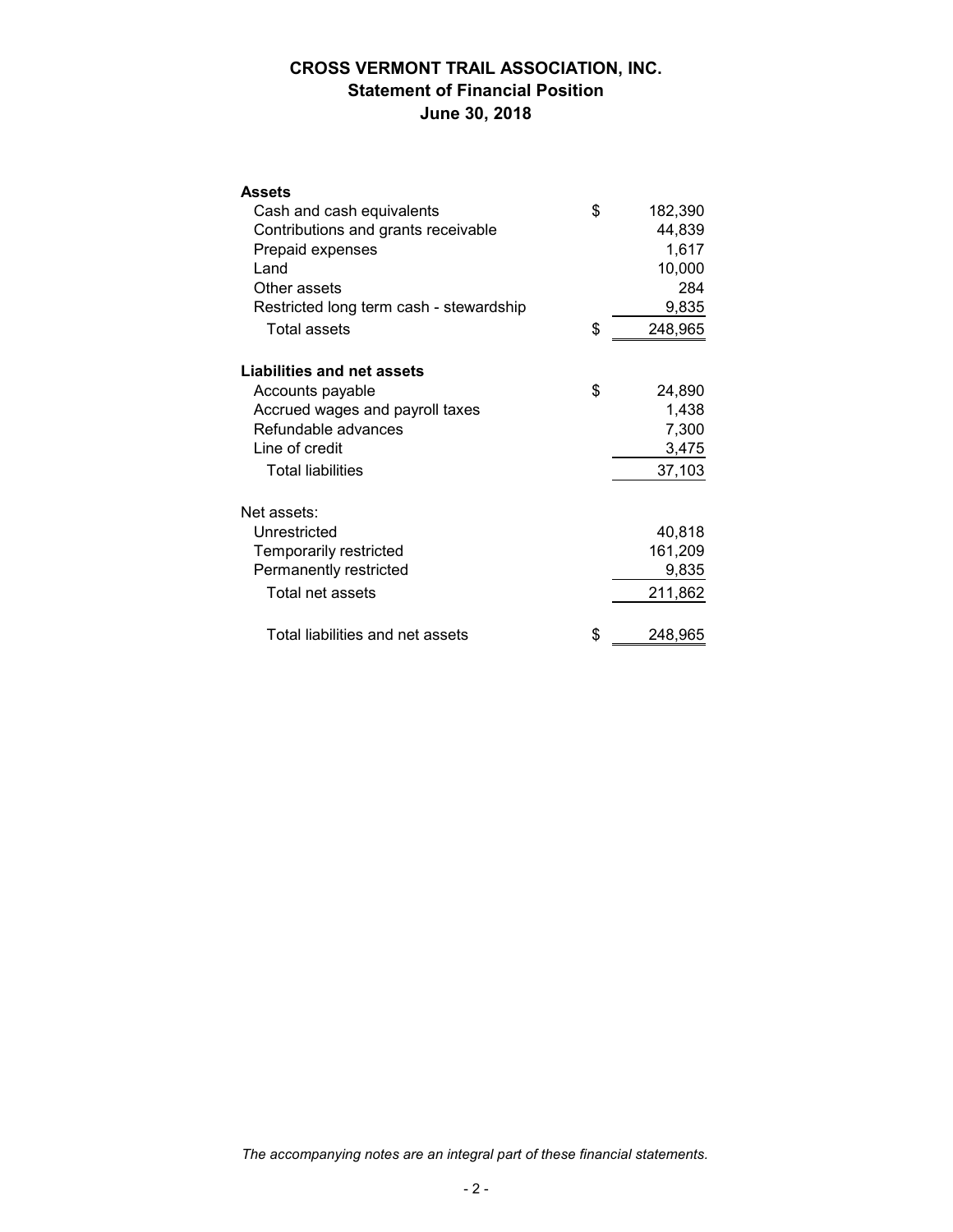# **CROSS VERMONT TRAIL ASSOCIATION, INC. Statement of Activities For the Year Ended June 30, 2018**

|                                       | Unrestricted       | Temporarily<br>Restricted | Permanently<br>Restricted | <b>Totals</b> |
|---------------------------------------|--------------------|---------------------------|---------------------------|---------------|
| <b>Revenues</b>                       |                    |                           |                           |               |
| Contributions                         | \$<br>12,907 \$    | 17,886                    | \$                        | \$<br>30,793  |
| Contributions in-kind                 | 746                |                           |                           | 746           |
| Grants                                | 71,911             |                           | 2,000                     | 73,911        |
| Program and event income              | 1,528              |                           |                           | 1,528         |
| Less: cost of sales                   | (1, 286)           |                           |                           | (1, 286)      |
| Interest                              |                    | 241                       |                           | 248           |
| Miscellaneous                         | 4                  |                           |                           |               |
| Total revenue                         | 85,817             | 18,127                    | 2,000                     | 105,944       |
| Net assets released from restrictions |                    |                           |                           |               |
| Satisfaction of program restrictions  | 8,000              | (8,000)                   |                           |               |
| <b>Expenses</b>                       |                    |                           |                           |               |
| Program services:                     |                    |                           |                           |               |
| <b>Trail activities</b>               | 88,799             |                           |                           | 88,799        |
| Supporting activities:                |                    |                           |                           |               |
| Management and general                | 9,390              |                           |                           | 9,390         |
| Fundraising                           | 999                |                           |                           | 999           |
| Total supporting activities           | 10,389             |                           |                           | 10,389        |
| <b>Total expenses</b>                 | 99,188             |                           |                           | 99,188        |
| Loss on uncollectible receivable      | 10,100             |                           |                           | 10,100        |
| Change in net assets                  | (15, 471)          | 10,127                    | 2,000                     | (3, 344)      |
| Net assets, beginning of year         | 56,289             | 151,082                   | 7,835                     | 215,206       |
| Net assets, end of year               | \$<br>40,818<br>\$ | 161,209                   | \$<br>9,835               | \$<br>211,862 |

*The accompanying notes are an integral part of these financial statements.*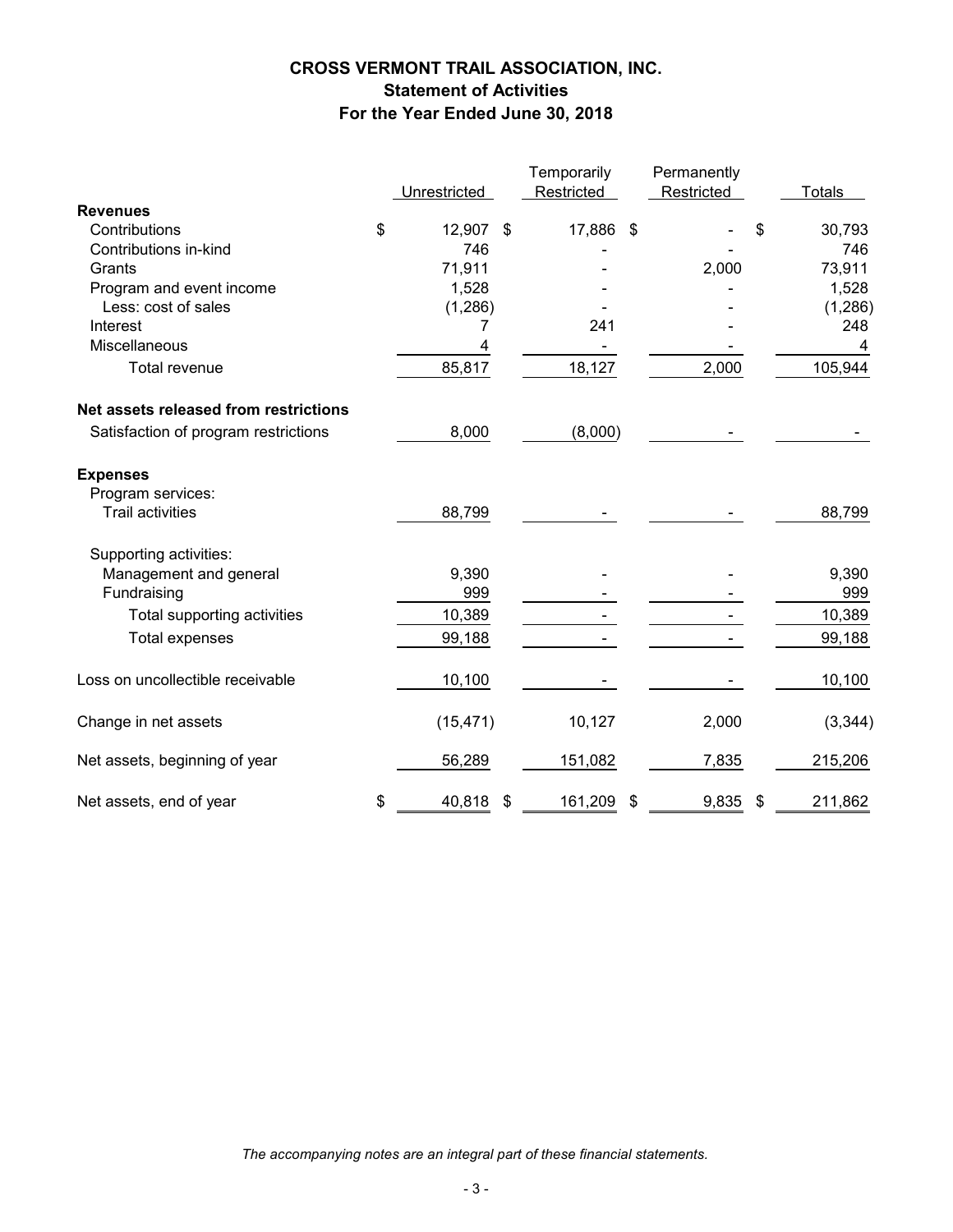## **CROSS VERMONT TRAIL ASSOCIATION, INC. Statement of Cash Flows For the Year Ended June 30, 2018**

| Cash flows from operating activities             |                |
|--------------------------------------------------|----------------|
| Change in net assets                             | \$<br>(3, 344) |
| Adjustments to reconcile change in net assets to |                |
| net cash provided by operating activities:       |                |
| Contributions restricted for permanent endowment | (2,000)        |
| (Increase) decrease in contributions receivable  | 206            |
| (Increase) decrease in prepaid expenses          | 359            |
| (Increase) decrease in other assets              | 37             |
| Increase (decrease) in accounts payable          | 22,543         |
| Increase (decrease) in accrued payroll           | (718)          |
| Increase (decrease) in refundable advances       | (2,776)        |
| Net cash provided by operating activities        | 14,307         |
| Cash flows from investing activities             |                |
| Contributions to permanent endowment             | (2,000)        |
|                                                  |                |
| Cash flows from financing activities             |                |
| Contributions restricted for permanent endowment | 2,000          |
| Principal payments on note payable               | 3,475          |
| Net cash (used) by investing activities          | 5,475          |
|                                                  |                |
| Net increase in cash                             | 17,782         |
| Cash and cash equivalents, beginning of year     | 164,608        |
|                                                  |                |
| Cash and cash equivalents, end of year           | \$<br>182,390  |

#### *The accompanying notes are an integral part of these financial statements.*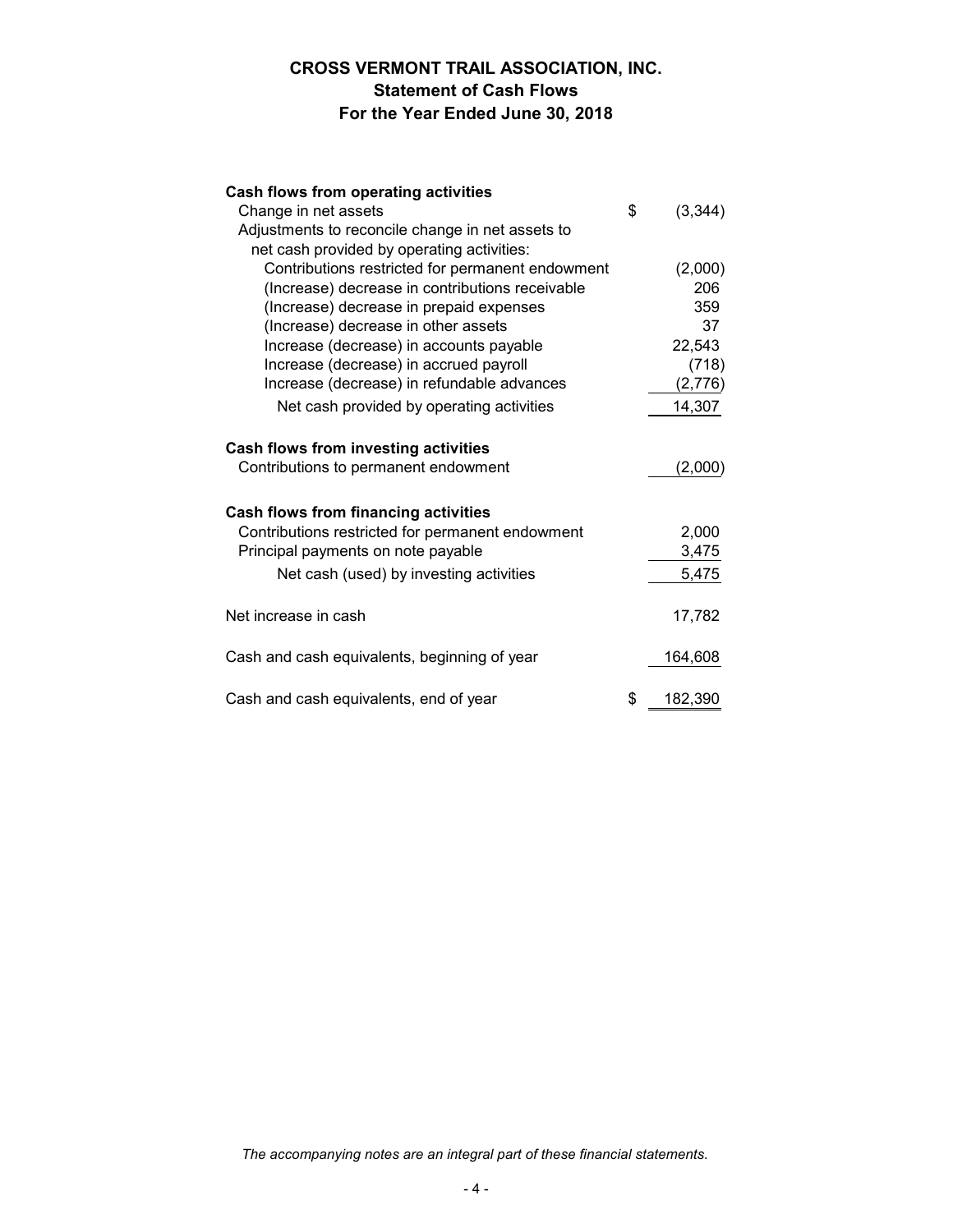#### **1. Summary of significant accounting policies**

Cross Vermont Trail Association, Inc. (the Organization) is a non-profit organization established to assist municipalities, recreation groups, and landowners in the creation and management of a four-season, multiuse trail across the state of Vermont for public recreation, alternative transportation, and awareness of our natural and cultural heritage. The Organization is governed by a Board of Directors with an administrative office located in Montpelier, Vermont. The Organization is supported primarily through grants and contributions.

- A. Financial statement presentation The Organization presents its financial statements in accordance with accounting principles generally accepted in the United States of America ("GAAP") as established by the Financial Accounting Standards Board (FASB) in its Accounting Standards Codification (ASC) No 958, section 205, Presentation of Financial Statements of Not-for-Profit Organizations. Under section 205, the Organization is required to report information regarding its financial position and activities according to three classes of net assets: unrestricted, temporarily restricted, and permanently restricted depending upon the existence and/or nature of any donor-imposed restrictions.
- B. Basis of accounting -The financial statements of the Organization have been prepared on the accrual basis of accounting and accordingly reflect all significant receivables, payables, and other liabilities.
- C. Use of estimates The preparation of financial statements requires management to make estimates and assumptions that affect certain reported amounts and disclosures. Accordingly, actual results could differ from those estimates.
- D. Cash and cash equivalents Cash and cash equivalents include demand deposits, money market funds and certificates of deposit which have no potential loss of principal. Cash and cash equivalents, for purposes of the statement of cash flows, exclude permanently restricted cash and cash equivalents.
- E. Property and equipment Property and equipment in excess of \$5,000 are capitalized at cost when purchased or estimated fair market value, if received by donation or acquired under a capital lease agreement. Donations of property and equipment are recorded as unrestricted support unless the donor has restricted the donated asset to a specific purpose. Depreciation and amortization are computed using the straight-line method over the assets estimated useful lives.
- F. Advertising The Organization's policy is to expense advertising costs as incurred. The Organization has recorded \$135 in advertising expense for the year ended June 30, 2018.
- G. Income taxes The Organization has received a determination letter from the Internal Revenue Service stating that it qualifies for tax-exempt status under Section 501(c)(3) of the Internal Revenue Code for its exempt function income and is classified as a publicly supported organization under Section 509(a)(1). Contributions to the Organization qualify for the charitable contribution deduction under Internal Revenue Code Section  $170(b)(1)(A)(vi)$ . In addition, the Organization is not subject to state income taxes on its exempt function income. The Organization has adopted the provisions of Financial Accounting Standards Board's – Accounting for Uncertain Income Tax Positions (FASB ASC 740-10) as it might apply to the Organizations' financial transactions. The Organization believes that it has appropriate support for any tax positions taken, and as such, does not have any uncertain tax positions that are material to the financial statements. The years 2018, 2017, and 2016 are open for possible examination by the Internal Revenue Service.
- H. Contributions and grants receivable Contributions and grants receivable reflect unconditional promises to give that are recognized as revenue when the promise is received or, if conditional, upon satisfaction of the condition. The Organization believes that these receivables will be collected in full; accordingly, these statements do not contain a provision for uncollectible accounts.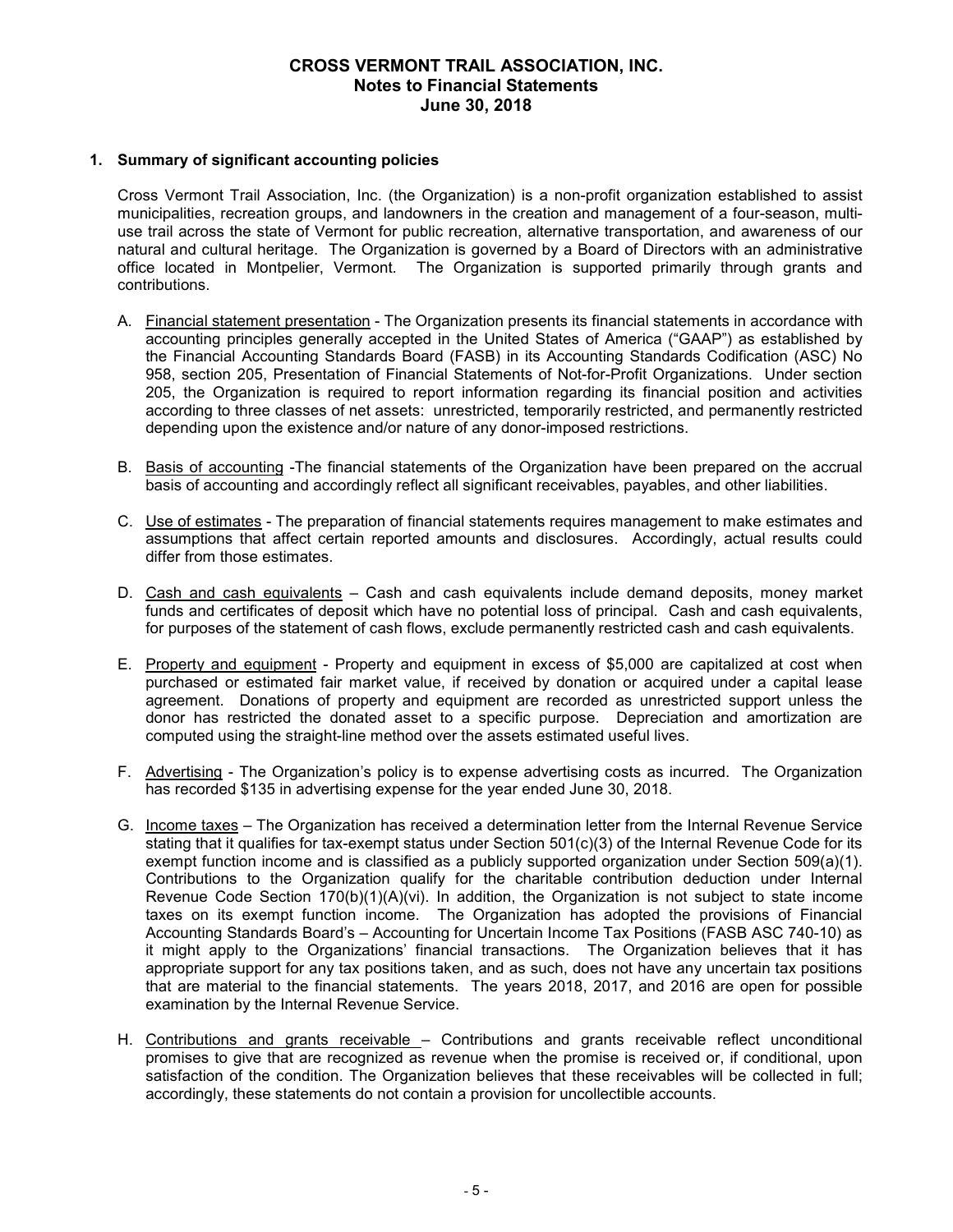#### **1. Summary of significant accounting policies (continued)**

- I. Refundable advances The Organization records conditional grant awards and contributions received in advance of fulfillment of conditions as refundable advances. Amounts in the refundable advance account are recognized as revenue upon satisfaction of the conditions.
- J. Contributions Contributions received are recorded as unrestricted, temporarily restricted, or permanently restricted depending on the existence and nature of any donor restrictions. Contributions of cash and other assets are reported as temporarily restricted if they are received with donor stipulations that limit the use of the donated assets. Permanently restricted net assets represent contributions from donor-imposed stipulations that neither expire by the passage of time nor can be fulfilled or otherwise removed by the actions of the organization. Contributions received with donor-imposed restrictions that are met in the same year in which the contributions are received are classified as unrestricted contributions.
- K. Conservation lands Conservation land is real property with significant ecological and recreational value. These properties are either managed in an effort to protect the natural environment or transferred to other organizations who will manage the lands in a similar fashion. The Organization records land at cost if purchased or at fair value at the date of acquisition, if all or part of the land was received as a donation.
- L. Conservation easements Easements acquired by the Organization are conservation easements and represent numerous restrictions over the use and development of land not owned by the Organization. Since these easements have no marketable value, and therefore no future economic benefit, they are not recorded as assets on the statement of financial position. All easements acquired by purchase are expensed in the statement of financial position. In all cases, the Organization monitors activities on the land and enforces restrictions.

#### **2. Stewardship fund**

The Organization maintains and manages a stewardship fund to provide income for meeting the Organization's stewardship responsibilities as well as to cover legal costs associated with the enforcement of easement violations. Investment earnings from assets held in the stewardship fund are required to be used solely to support the CVTA easement stewardship program. The original principal amount in the stewardship fund is required to remain intact unless written approval is obtained from the funding agency, Vermont Housing and Conservation Board.

The Organization's policy is to invest the funds in an FDIC insured interest-bearing account. The Organization has adopted a policy not to withdraw any funds from the stewardship fund until it reaches \$25,000. Changes in stewardship fund net assets for the year ended June 30, 2018 were as follows:

|                            |    | Temporarily<br>Restricted | Permanently<br>Restricted |     | Total  |
|----------------------------|----|---------------------------|---------------------------|-----|--------|
| Balance, beginning of year | S  | 609                       | 7.835                     |     | 8.444  |
| Contributions              |    | $\blacksquare$            | 2.000                     |     | 2,000  |
| Investment return          |    | 81                        | -                         |     | 81     |
| Balance, end of year       | \$ | 690                       | 9.835                     | SS. | 10.525 |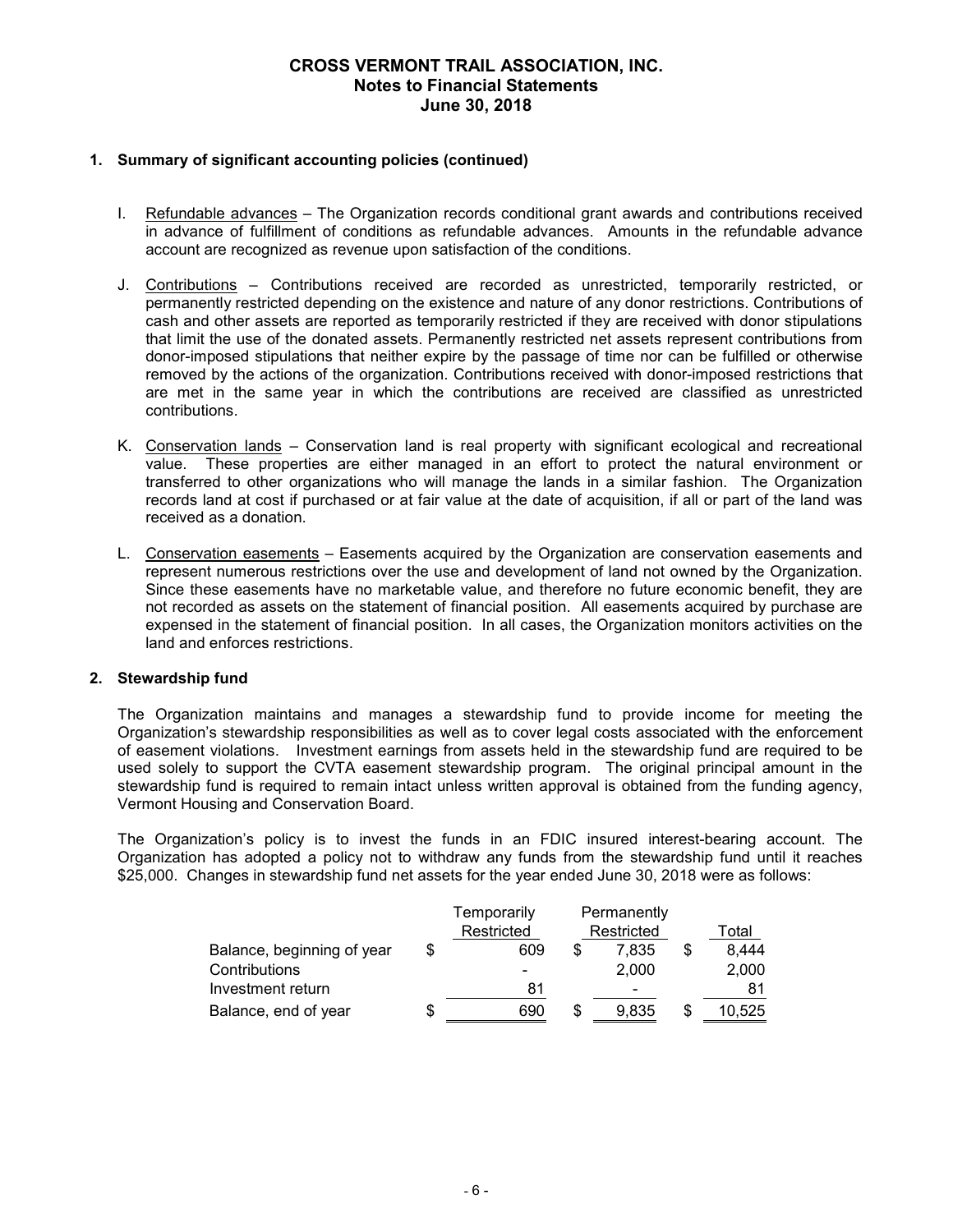#### **3. Temporarily restricted net assets**

Temporarily restricted net assets consisted of the following as of June 30, 2018:

| Stewardship      | S   | 691     |
|------------------|-----|---------|
| Powerdam project |     | 157.518 |
| Other            |     | 3,000   |
|                  | \$. | 161,209 |

As of June 30, 2018, the Organization maintained a temporarily restricted fund, the powerdam project, for the purpose of matching federal funding for new trail construction and a bridge over the Winooski River in East Montpelier, Berlin and Barre Town.

#### **4. Contributions and grants receivable**

As of June 30, 2018, the Organization recorded contributions and grants receivable in the amount of \$44,839. The Organization anticipates collecting the entire amount of contributions and grants receivable during the year ending June 30, 2019.

#### **5. Property, plant and equipment**

Property, plant and equipment at June 30, 2018 consisted of \$10,000 in conservation land.

#### **6. Concentration of revenue**

The Organization receives a substantial amount of revenue from a limited number of grantors. Of the \$105,944 recorded as total revenue and gains for the year ending June 30, 2018, \$68,359 came from three sources.

#### **7. Donated office space and payroll processing**

The Organization's office space is currently donated by the Central Vermont Regional Planning Commission. Accordingly, for the year ended June 30, 2018, the Organization has recognized a contribution and rent expense of \$540. This amount represents an estimate of the fair value of the donated office space. The Central Vermont Regional Planning Commission also provides payroll processing for the Organization free of charge. Accordingly, for the year ended June 30, 2018, the Organization has recognized a contribution and payroll service expense of \$206. This amount represents an estimate of the fair market value of the donated payroll processing.

#### **8. Commitments and contingencies**

As of June 30, 2018, the Organization had a \$99,009 contract with an engineering firm to provide professional engineering services for the design of a bridge over the Winooski River. The Organization reported \$60,786 in project expenses during the year ended June 30, 2018, related to this contract. These projects are anticipated to be funded with grants and contributions.

#### **9. Line of credit**

As of June 30, 2018, the Organization had available a \$20,000 line of credit at a variable interest rate indexed to the Wall Street Journal Prime Rate plus 3%. The line of credit matures on March 28, 2019. As of June 30, 2018, \$3,475 was borrowed against this line of credit.